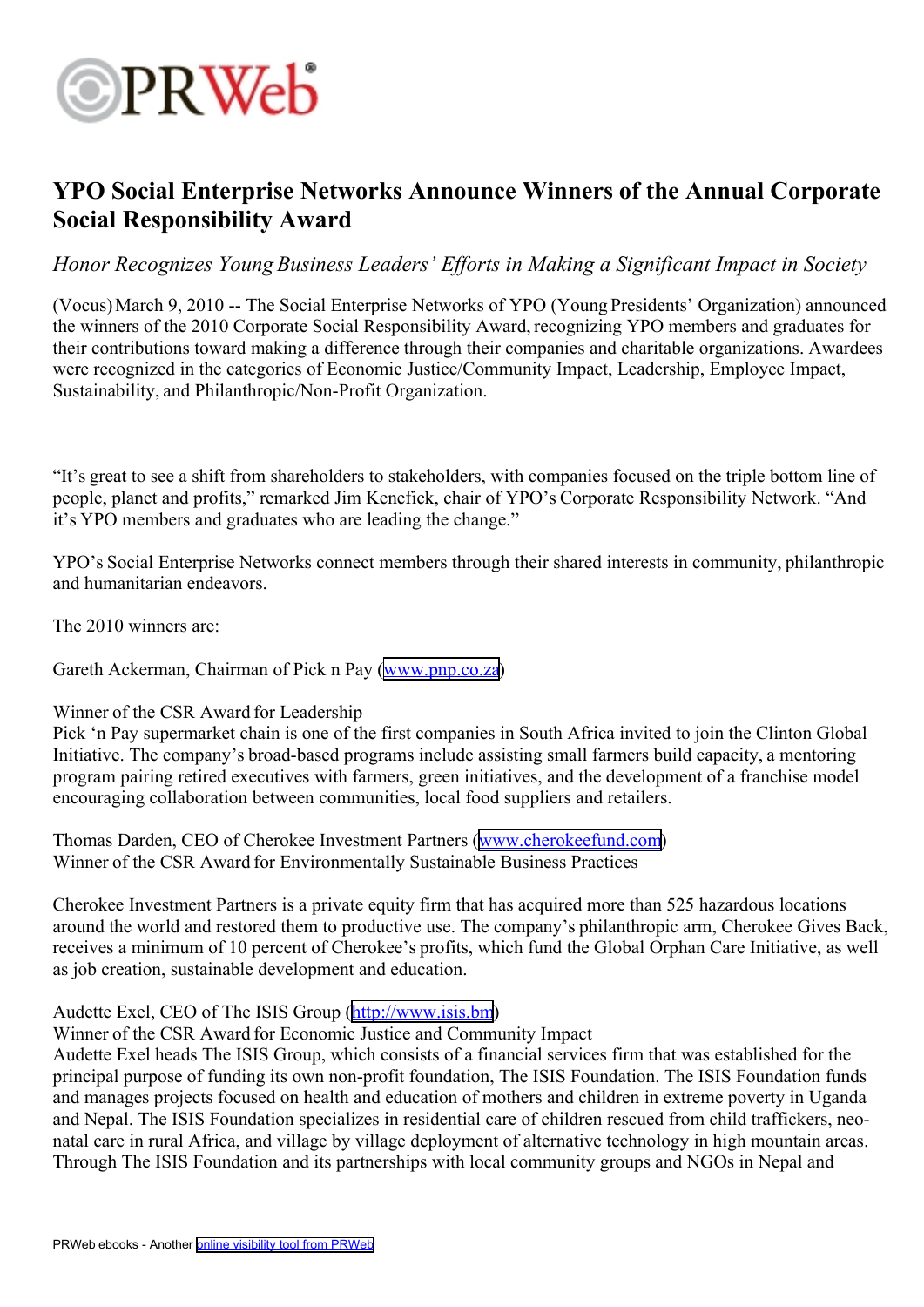# PRWeb

Uganda, The ISISGroup provides suppor<sup>t</sup> to more than 11,000 people <sup>a</sup> year.

### Marc Lubner, CEO of MaAfrika Tikkun ([www.maafrikatikkun.org.za](http://www.maafrikatikkun.org.za))

Winner of the CSR Award for Philanthropic/Non-Profit Organization

MaAfrika Tikkun is <sup>a</sup> non-profit NGO helping improve the lives of South Africa's children by employing <sup>a</sup> holistic approach to poverty intervention that begins in early childhood and continues through young adulthood. Offering assistance for 20,000 children, MaAfrika services include youth centers, family support, and computer and literacy training. Lubner also is executive chairman of the South African Israeli Chamber of Commerce, as well as founder and executive chairman of the Smile Foundation, established with the suppor<sup>t</sup> of former South African President Nelson Mandela, for which Lubner previously received <sup>a</sup> YPO award for philanthropy.

Dennis Overton, Board Director of Ikirezi (<http://www.ikirezi.com>)

Winner of the CSR Award for Employee Impact

Ikirezi works with small farmers in Rwanda to cultivate geraniums for the essential oils that are highly marketable in the U.S. and Europe. Through Overton's leadership, Ikirezi is helping farmers become selfsupporting, transforming communities, and strengthening agribusiness in Rwanda.

About YPO

YPO (Young Presidents' Organization) is <sup>a</sup> not-for-profit, global network of young chief executives connected around the shared mission of becoming Better Leaders Through Education and Idea ExchangeTM . Founded in 1950, YPO today provides 17,000 peers and their families in 100 countries with access to unique experiences, world-class resources, alliances with top learning institutions, and specialized Networks that help them enhance their business, community and personal leadership. For more information, visit [www.ypo.org](http://www.ypo.org).

###